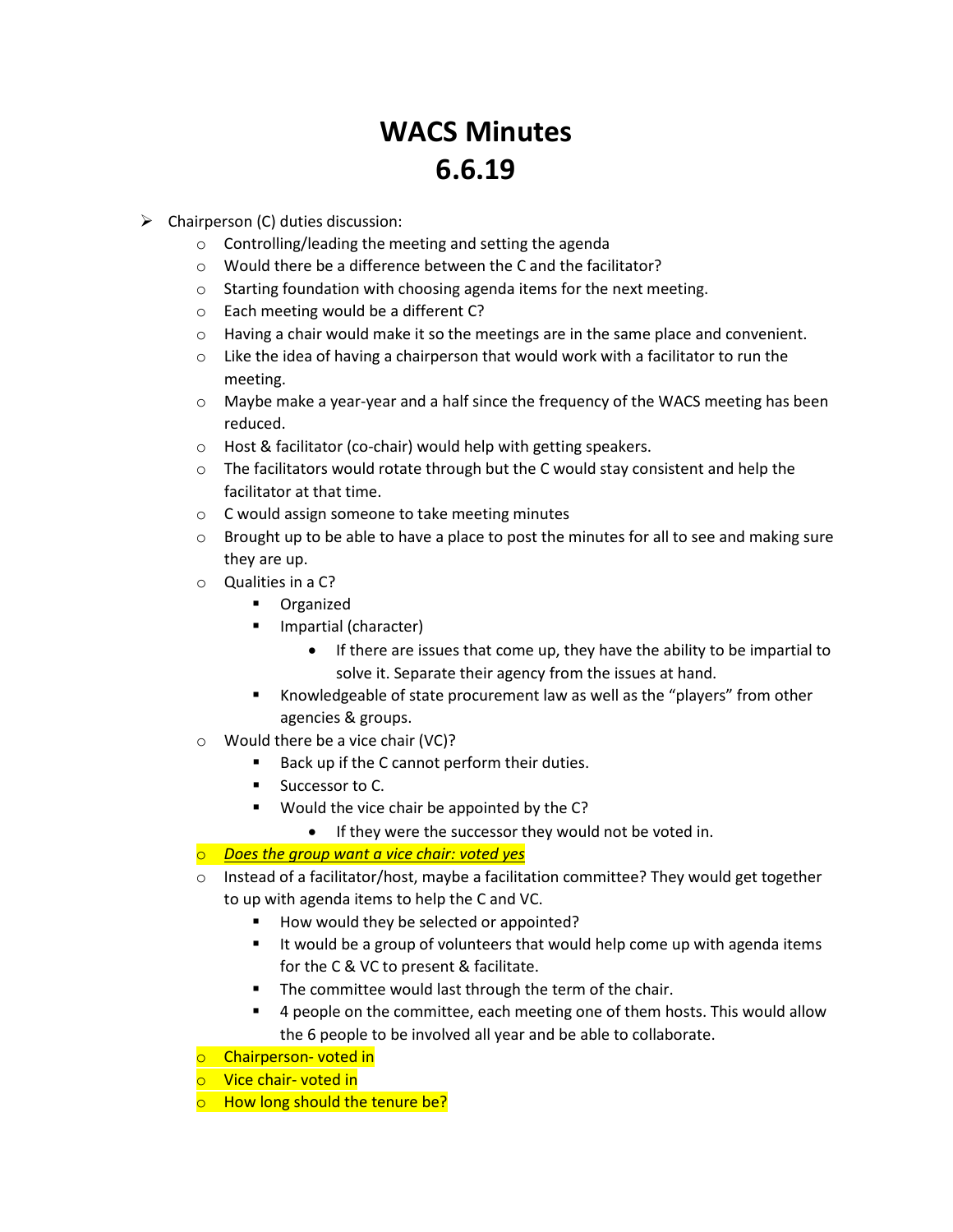$\circ$  Will get qualities out to the group & gather nominations via email

#### **Other Presentations:**

- o Gabrielle gave legislative update- *handout attached to email.*
- o Sundae gave TAG update- *website attached to email.*
- o Christine gave Policy update- *website attached to email.*
- o Howard gave update on DES website and Contracts & Procurement organizational changes - *PowerPoint attached to email.*

#### **Next meeting suggested agenda items:**

- o Update to the bylaws
- o Updates to chairperson and vice chair
	- Facilitator/host role
	- **Secretary to be chosen by chair/volunteered for**
- o WACS landing page
- o DES Policy Team update
- o OneWA update

#### **Possible future/standing agenda topics:**

- o One Washington update
- $\circ$  DES Policy Team Policy development updates and get us involved
- o ECMS Workgroup updates
- o Training Advisory Group updates
- o SaaS Roundtable (suggestion in follow up from last meeting)
- o Legislative Updates (seasonal)
- **These were on an old list – included here to seed conversation**
	- o Contracts Resource Group
	- o Maintenance Contracts
	- o Contract warranties and licenses
	- o Small Works PENDING
	- $\theta$  Construction Contracts
	- o Service Level Agreements
	- o Interagency Agreements
	- o Correctional Industries

### **Action Item:**

- $\circ$  Develop way to gather nominations & votes from the association for a chairperson & vice chair-Madison @ DES will explore options. The intent is to nominate and vote prior to the next meeting in September, so the chairperson can chair the September '19 WACS meeting.
- o Gabrielle Stilwater will provide follow-up information on a bill passed this session regarding the protection of personal information and reporting requirements.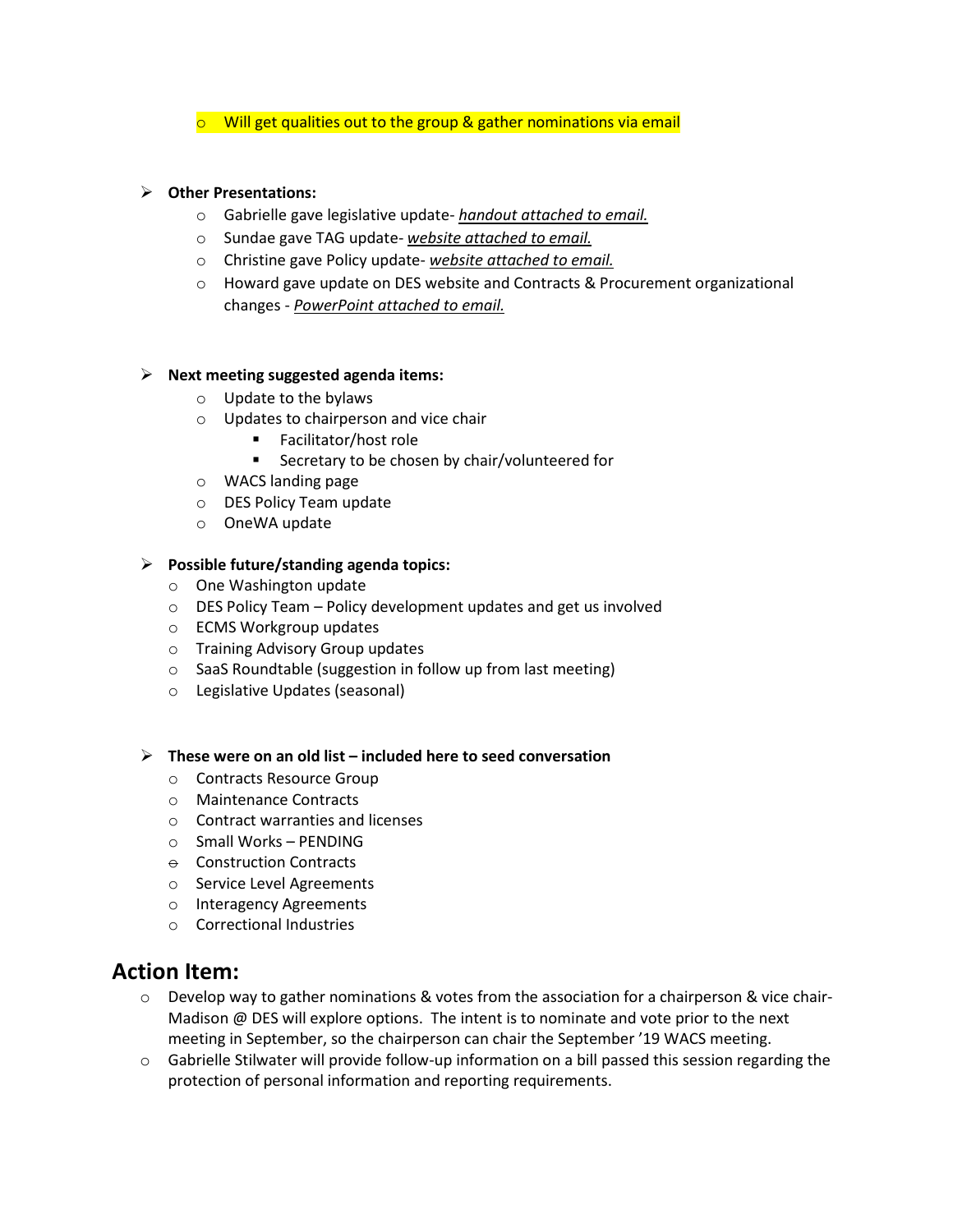- o OFM announced their recruitment of a contracts specialist and wanted to encourage applications. DES will share the link to the recruitment [\(Contracts Specialist\)](https://www.governmentjobs.com/careers/washington/jobs/2458740/contracts-specialist?department%5b0%5d=Office%20of%20Financial%20Management&sort=PostingDate%7CDescending&pagetype=jobOpportunitiesJobs) and also post on the National Association of State Procurement Officials (NASPO) network.
- o DES will share updated organization chart, reflecting the changes presented by Howard Cox, when available.